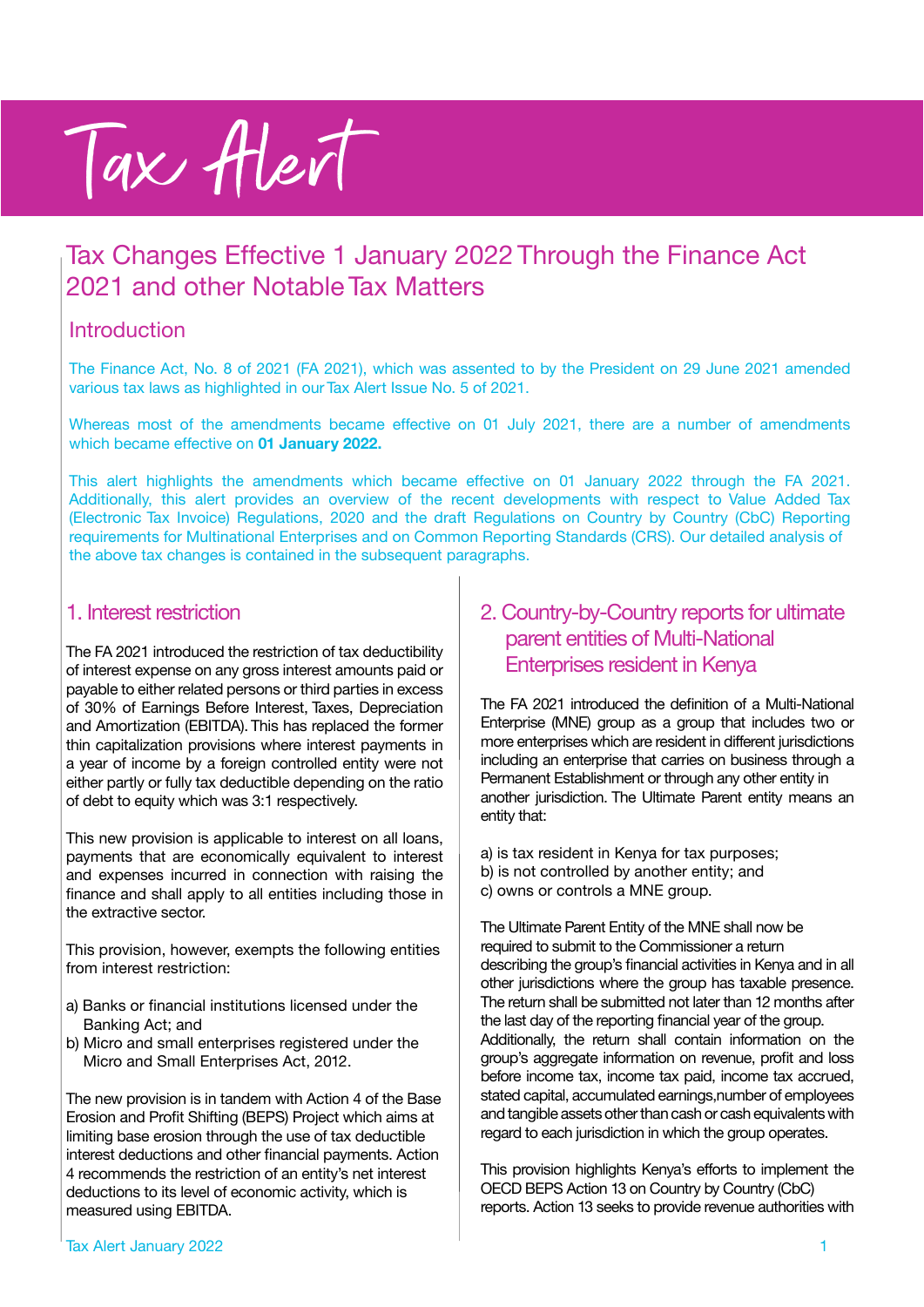a high-level overview of the operations and tax risk profiles of MNE groups.

By submitting to the revenue authorities information on the MNE and all the constituent group entities on an annual basis, revenue authorities are able to assess on a high level any inherent Transfer Pricing (TP) risks.

This amendment is in line with KRA's continued scrutiny on MNEs to ensure they pay their fair share of taxes in Kenya.

## 3. Insurance Relief on NHIF contributions

Individual taxpayers will from 01 January 2022 claim insurance relief on contributions made to the National Hospital Insurance Fund ("NHIF") in a year of income.

Insurance Relief is computed at 15% of the premiums paid, subject to a maximum of KShs. 60,000 per annum.

## 4. Expansion of scope of tax rebate scheme for apprenticeship program

Employers who engage graduates from Technical and Vocational Education and Training ("TVET") for a period of 6 to 12 months will now be entitled to a tax rebate scheme. Prior to 01 January 2022, the scheme was only available to employers who engage 10 university graduates as apprentices for a period of 6 to 12 months.

#### 5. Investment allowances deduction method

The FA 2021 amended the capital expenditure deduction criteria on all assets that were previously on reducing balance basis to equal installments. The new capital deduction rates applicable from 01 January 2022 are as follows:

| <b>Item</b>                                                                                                                                            | <b>Previous</b>                                                                                | <b>Current</b>                                                                          |
|--------------------------------------------------------------------------------------------------------------------------------------------------------|------------------------------------------------------------------------------------------------|-----------------------------------------------------------------------------------------|
| Hotel buildings, buildings used for<br>manufacture, hospital buildings and<br>Petroleum or gas storage facilities                                      | 50% in the first year and 25% on<br>the residual value per year on re-<br>ducing balance basis | 50% in the first year and 25% on<br>the residual value per year on equal<br>instalments |
| Commercial and educational build-<br>ings including student hostels                                                                                    | 10% per year on reducing balance<br>basis                                                      | 10% per year on equal instalments                                                       |
| Machinery used for manufacture,<br>hospital equipment and ships and<br>air crafts                                                                      | 50% in the first year and 25% on<br>the residual value per year on re-<br>ducing balance basis | 50% in the first year and 25% on<br>the residual value per year on<br>equal instalments |
| Motor vehicles and heavy earth<br>moving equipment                                                                                                     | 25% per year on reducing balance<br>basis                                                      | 25% per year on equal instalments                                                       |
| Computer and peripheral, comput-<br>er hardware, computer software,<br>calculators, copiers and duplicating<br>machines                                | 25% per year on reducing balance<br>basis                                                      | 25% per year on equal instalments                                                       |
| Furniture and fittings and telecom-<br>munication equipment                                                                                            | 10% per year on reducing balance<br>basis                                                      | 10% per year on equal instalments                                                       |
| Filming equipment                                                                                                                                      | 25% per year on reducing balance<br>basis                                                      | 25% per year on equal instalments                                                       |
| Machinery used to undertake<br>operations under prospecting right<br>and machinery used to undertake<br>exploration operations under a<br>mining right | 50% in the first year and 25% on<br>the residual value per year on re-<br>ducing balance basis | 50% in the first year and 25% on<br>the residual value per year on equal<br>instalments |
| Other machinery                                                                                                                                        | 10% per year on reducing balance<br>basis                                                      | 10% per year on equal instalments                                                       |
| Fibre optic cable                                                                                                                                      | 10% per year on reducing balance<br>basis                                                      | 10% per year on equal instalments                                                       |
| Farm works                                                                                                                                             | 50% in the first year and 25% on<br>the residual value per year on re-<br>ducing balance basis | 50% in the first year and 25% on<br>the residual value per year on equal<br>instalments |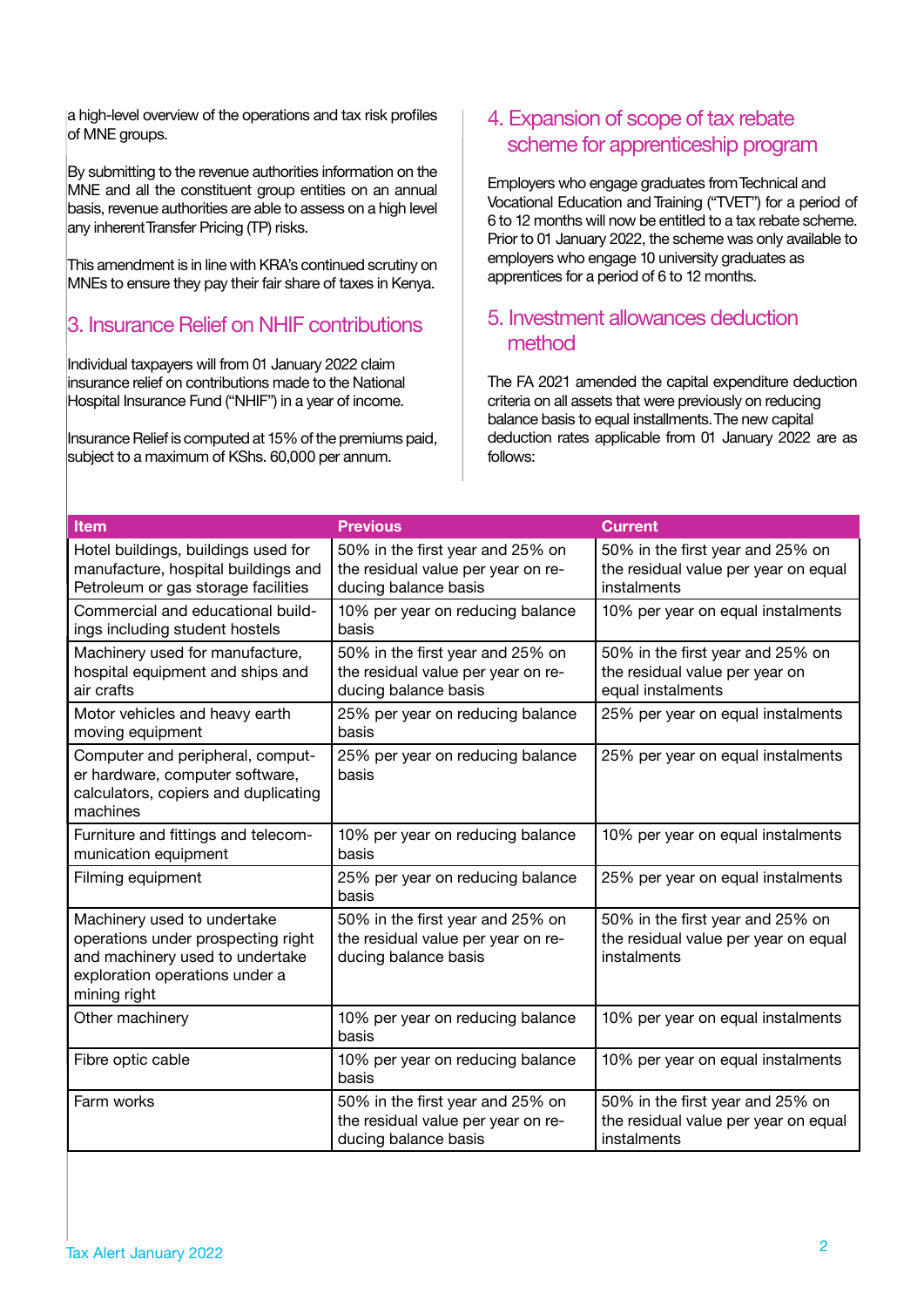### 6. Clarifications on definitions relating to investment allowances

The FA 2021 made the following clarifications in relation to investment allowances qualification which became effective from 01 January 2022:

- Machinery used in the generation of electricity for own consumption or for distribution to other persons without necessarily being through the national grid is subject to investment allowance at the rate of 50% in the first year and 25% on the residual value per year on equal instalments;
- Civil works include roads and parking areas, railway lines and related structures,water, industrial effluent and sewer age works, communications and electrical posts and pylons and other electrical supply works, and security walls and fencing. Civil works relating to a building used for manufacture shall qualify for investment allowance at the rate of 50% in the first year and 25% on the residual value per year on equal instalments while civil works relating to a commercial building shall qualify for investment allowance at the rate of 10% per year on equal instalments; and
- Farm works include farmhouses, labour quarters, any other immovable building necessary for the proper operation of the farm, fences, dips, drains, water and electricity supply works and other works necessary for the proper operation of the farm shall qualify for investment allowance at the rate of 50% in the first year and 25% on the residual value per year on equal instalments.

## 7. Re-introduction of Investment Deduction at the rateof 100%

Investment Deduction (ID) at the rate of 100% was re-introduced w.e.f. 01 January 2022 where:

- The cumulative investment value in the preceding three years outside Nairobi and Mombasa Counties is at least KShs 2 billion;
- or
- The investment value outside the Counties of Nairobi and Mombasa is at least KShs 250 million; or
- The capital investments are made in a Special Economic Zone (SEZ).

The 100% ID criteria based on the investment values is now applicable to all entities not only those operating under the SEZ framework.

## 8. Special transition of accelerated ID at the rate of 150%

Where a person had made investments in the preceding three years on or before 25 April 2020 cumulatively amounting to KShs 2 billion, and would have qualified for ID at the rate of 150% they shall now be eligible for investment deduction at the rate of 150% for the investment made on or before 25 April 2020.

Majority of taxpayers who have already filed their tax returns for the 2020 year of income can take advantage of this by amending their tax returns.

## 9. Amendments to the Ninth Schedule to the Income Tax Act, CAP 470

The FA 2021 aligned the capital deductions criteria for machinery used to undertake operations in the extractive industry under a prospecting right to equal installments from a reducing balance basis as per the Second Schedule. The FA 2021 also increased the withholding tax rate for service fees paid by a contractor or a licensee to 10% from 5.625% and reduced the withholding tax to be deducted by a contractor in the case of management, training or professional fees to 10% from 12.5%. Interest expense restriction in the Ninth Schedule to the ITA will w.e.f. 01 January 2022 be aligned to 30% of EBITDA.

## 10. Tax Refunds

The FA 2021 provided that in cases where the Commissioner ascertains and notifies a taxpayer of a tax refund and the refund due is utilized to offset other outstanding taxes, the interest and penalties of the taxes due will no longer accrue from the date the Commissioner informs the taxpayer. However, if there is any outstanding tax after such an application, then the outstanding tax shall continue to accrue interest and penalties in accordance with the provisions under the Tax Procedures Act, 2015 (TPA). Additionally, the FA 2021 introduced a provision relating to offsetting overpaid tax against future tax liabilities when the Commissioner is satisfied that there is an overpayment of tax. This amendment reinforces the Commissioner's position that taxpayers with tax overpayments must apply for a refund and it is only when he approves the tax refunds that taxpayers can use them against future tax liabilities.

This introduction under Section 47 of the TPA is an emphasis by KRA on taxpayers having to apply for refunds on tax overpayments.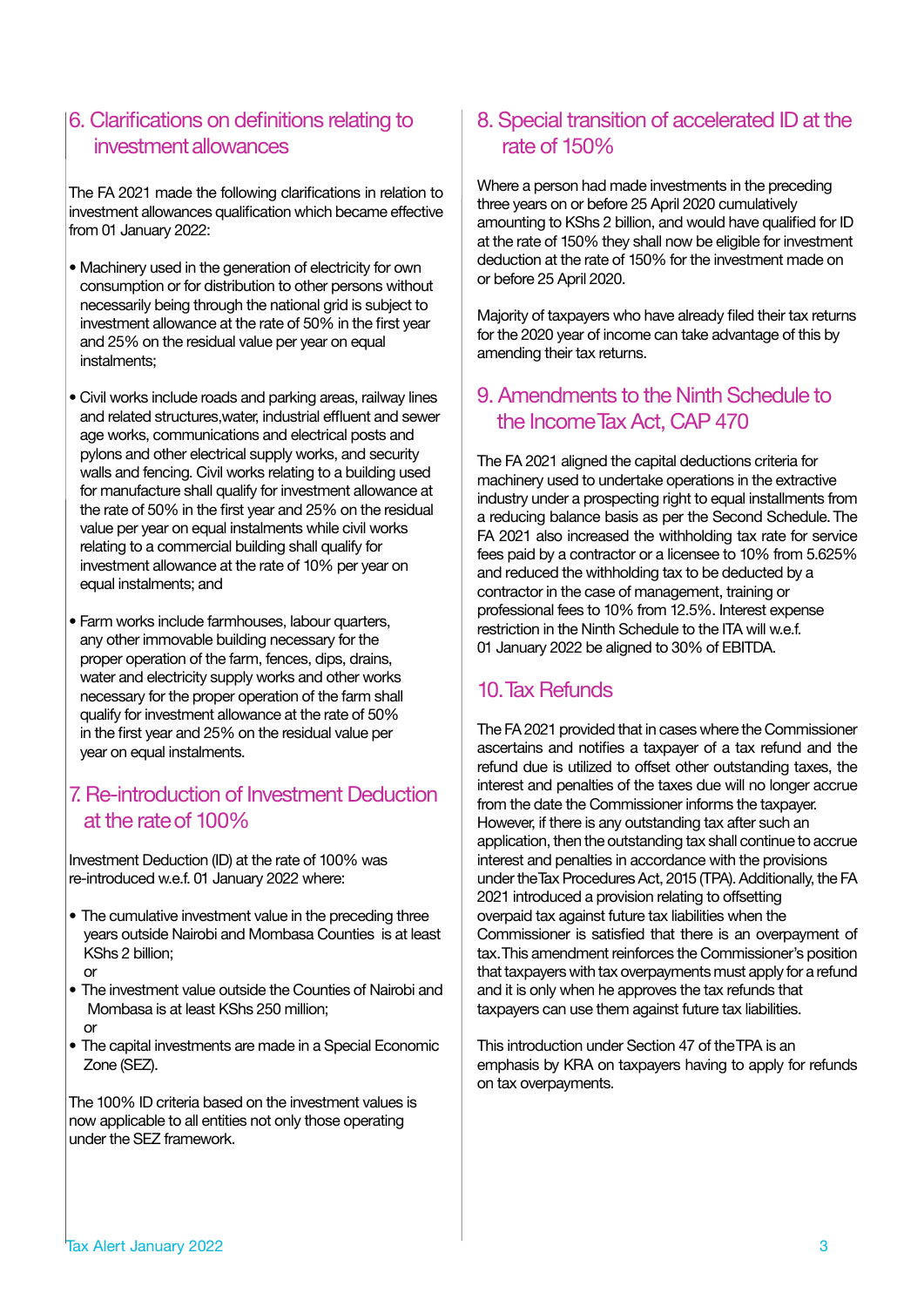## 11.Miscellaneous Fees and Levies Act - refunds for overpaid fees and levies

The FA 2021 introduced a provision to allow for refund of any fees and levies overpaid or paid in error under this Act in line with the refund of overpaid tax provisions under Section 47 of the TPA. The fees and levies under this act are Export Levy, Import Declaration Fee, Railway Development Levy, Anti-Adulteration Levy, processing fees on duty free motor vehicles, and duty on goods for home use from an Export Processing Zone (EPZ). The Commissioner will also have powers to determine the resultant penalties and interest if the levies and fees remain unpaid.

## Other notable tax changes

## 1. Draft Regulations on Common Reporting Standards

The FA 2021 introduced and defined the principles that will govern the application of Common Reporting Standards (CRS) regime in Kenya. The CRS regime effects the automatic exchange of financial information on tax matters in Kenya. CRS entails the reporting and due diligence standards for the automatic exchange of financial account information by financial institutions that are tax resident in Kenya. These financial institutions are required to share with the Commissioner an information return on reportable accounts held, managed or administered. The reporting is to be done by all financial institutions that are tax resident in Kenya, including Kenyan branches of non-resident financial institutions, but excluding foreign branches of Kenyan financial institutions. The CRS provisions became effective from 1 July 2021.

The CRS regime is an indication that Kenya is stepping up its efforts to join global tax transparent jurisdictions in connection with the exchange of information on foreign accounts for tax purposes.

To effect the implementation of CRS, the Cabinet Secretary (CS) National Treasury was mandated to prescribe CRS regulations. To this end, the CS issued the Draft Tax Procedures (Common Reporting Standards) Regulations, through a public notice published on 14 December 2021 for public participation in line with the Statutory Instruments Act.

The Regulations will set out the rules for the implementation of the agreements signed by Kenya on the automatic exchange of information on financial accounts in accordance with the OECD common reporting standards and the Multilateral Competent Authority Agreement.

The Regulations will also describe the reporting obligations and due diligence requirements to be adhered to by the reporting financial institutions and the date and manner of filing the CRS information.

The CRS provisions became effective on 01 January 2022 but it is imperative to note that the final regulations are yet to be published.

## 2.Country-by-Country Reporting Draft **Regulations**

The FA 2021 introduced the Country-by-Country (CbC) reporting requirements for Ultimate Parent Entities of a Kenyan tax resident MNE through Section 18B of the Income Tax Act. The CS National Treasury was mandated to issue the regulations that would effect the implementation of the CbC regime.

The CS issued the Draft Income Tax Act (Country-by-Country Reporting Standards for MNEs) Regulations, 2021 via a public notice dated 19 November 2021. The CS subsequently invited the public to give their views on the draft regulations in line with the Statutory Instruments Act.

The regulations are meant to guide on the applicable entities for CbC reports, the filing and notification procedure, the contents of the CbC reports and the form and manner of delivery of the CbC reports. Additionally, the regulations will stipulate the time of filing and the use and confidentiality of the CbC reports.

The final CbC regulations are yet to be published.

## 3.Compliance with the Value Added Tax (Electronic Tax Invoice) Regulations 2020

The Value Added Tax (VAT) (Electronic Tax Invoice) Regulations, 2020 were gazetted through Legal Notice No. 189 on 10 September 2020 and published on 25 September 2020. This is in line with Regulation 9 of the VAT Regulations, 2017 which provides the requirements of a valid tax invoice.

These regulations require persons registered under Section 34 of the VAT Act, 2013 to maintain a tax register which has the Tax Invoice Management System (TIMS). This is to enable the transmission of invoice data to the KRA system, real-time. The list of approved Electronic Tax Register (ETR) manufacturers and suppliers can be accessed on the KRA website. However, if a taxpayer's business billing system is fully automated, they will be required to use compliant Electronic Signature Devices (ESD).

The regulations detail the use of a register, availability of the register, obligations of the user of the register, specifications of the register, transmission of the invoice data and security, amongst others.